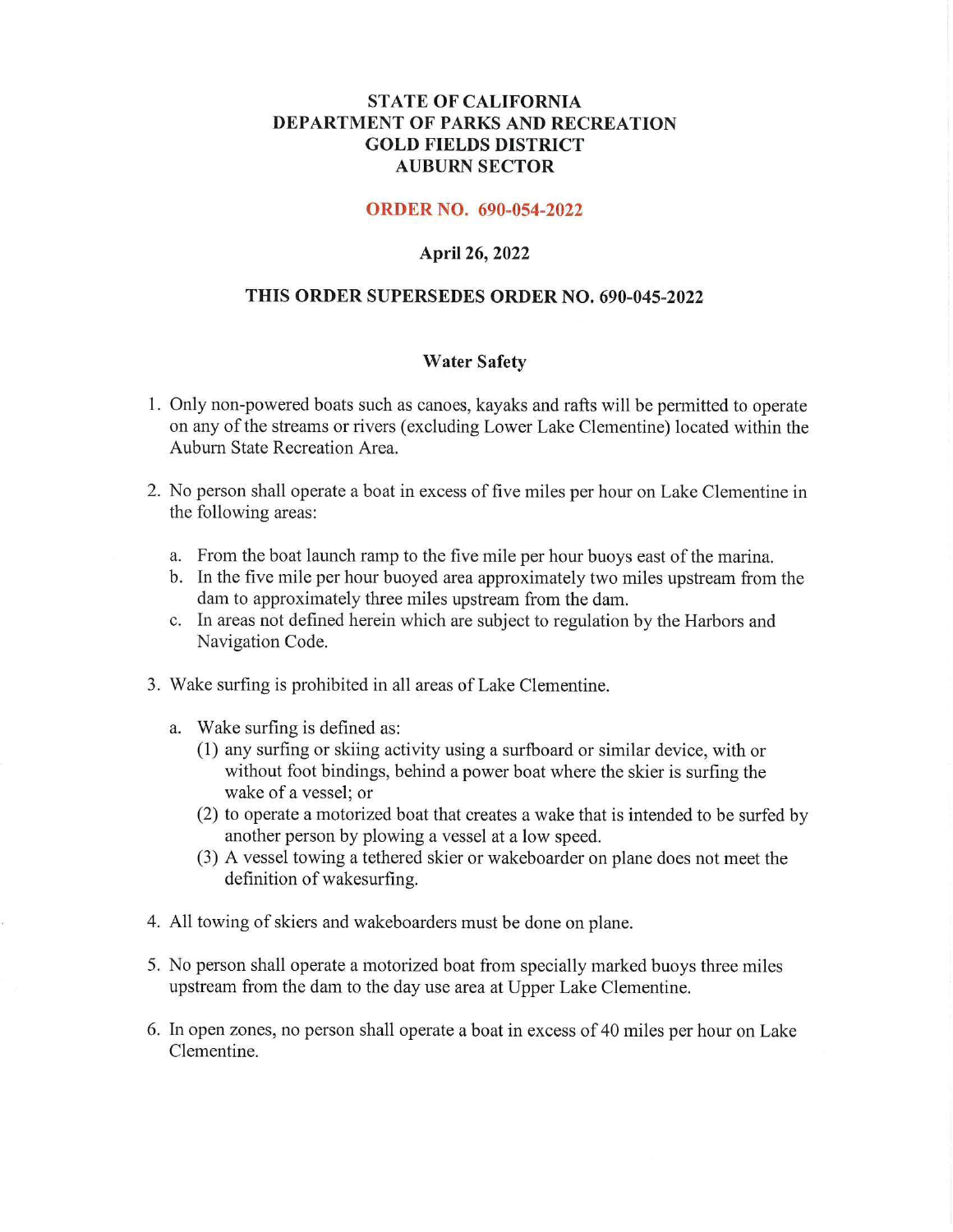- 7. Trailered boat launching is prohibited at all times at Upper Lake Clementine.
- 8. Parasailing on Lake Clementine is prohibited.
- 9. Inflatable devices towed by boats are prohibited within the "open zone."
- 10. Powerboating is permitted in a counter clockwise direction only.
- 11. Swimming is prohibited in the dam, boat launch and marina areas.

Exception to this order may only be granted in writing by the Gold Fields District Superintendent at 7755 Folsom-Auburn Road, Folsom, CA 95630. Nothing herein shall be construed in derogation of other provisions of the law.

**So Ordered:** 

*A*ib *2,1-* **Barry C. Smith, District Superintendent** 

AUTHORITY: California Public Resources Code, Sections 5003 and 5008 California Code of Regulations, Title 14 Section 4301(i), 4326, 4650, 4652, 4657, 4658 & 4660.